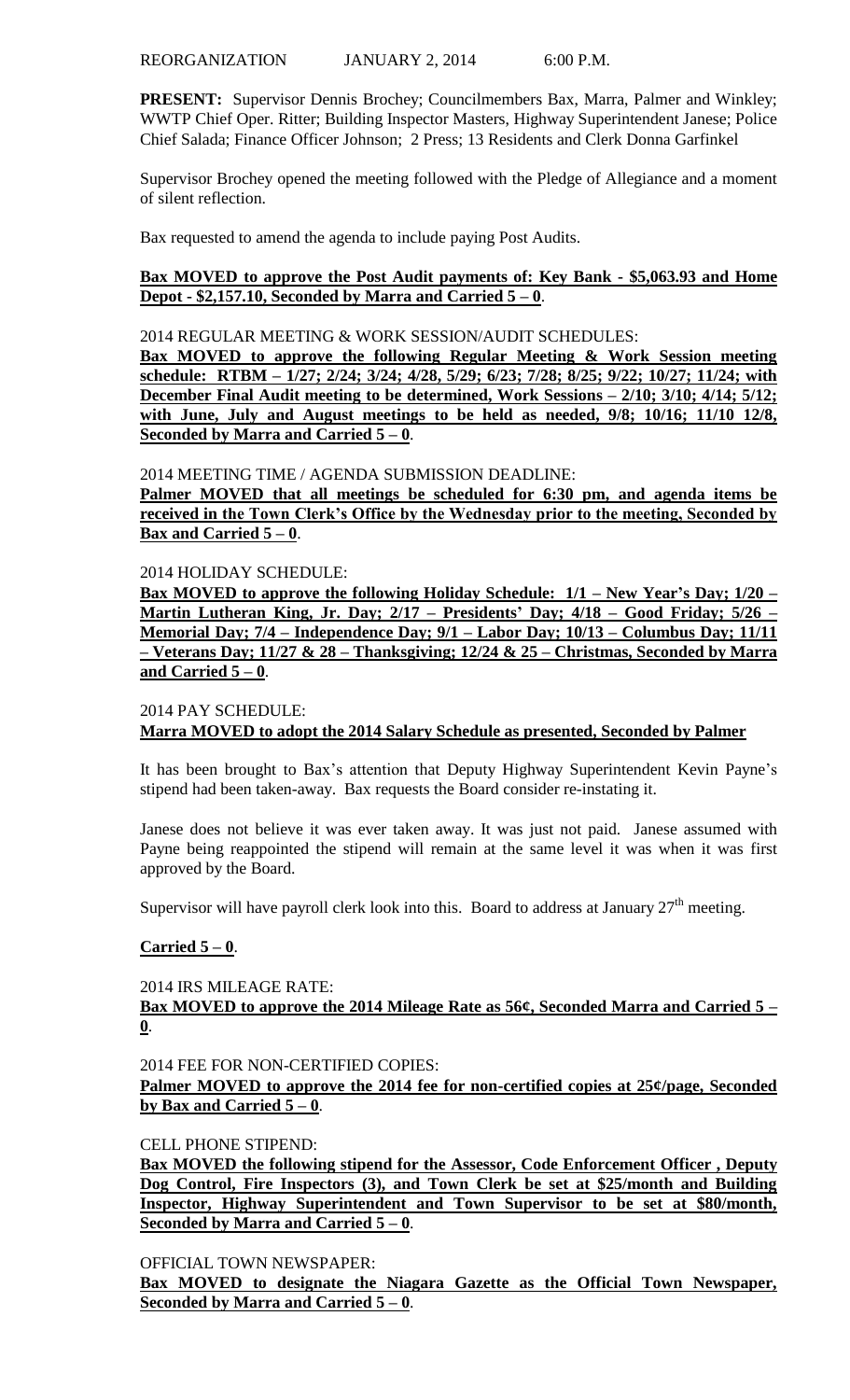## OFFICIAL TOWN DEPOSITORIES:

**Bax MOVED to appoint Key Bank, M & T, and First Niagara as the Official Town Depositories, Seconded by Palmer and Carried 5 – 0**.

TOWN PHYSICIAN:

**Winkley MOVED to appoint Dr. Jeremy Ulatowski as the 2014 Town Physician, Seconded by Bax and Carried 5 – 0**.

PROCUREMENT POLICY:

**Palmer MOVED to approve the Town of Lewiston Guidelines for Procurements of Goods and Services as published through the General Municipal Law No. 103, Seconded by Marra and Carried 5 – 0**.

INVESTMENT POLICY:

**Bax MOVED to readopt the 2013 Investment Policy as required by the NYS Controller's Office for 2014, Seconded by Winkley and Carried 5 – 0**.

ROBERTS RULES OF ORDER:

**Bax MOVED to accept the Roberts Rules of Order for Town Board and all official Board meetings, Seconded by Marra and Carried 5 – 0**.

APPOINTMENTS AND CONFIRMATIONS:

Assessor's Office

**Palmer MOVED to continue with Town Assessor Linda Johnson and Assessor Information Clerk Molly Penale, Seconded by bax and Carried 5 – 0**.

Town Attorney

**Palmer MOVED to appoint Mark Davis as Town Attorney, and Brian Seaman as Assistant Town Attorney, Seconded by Bax and Carried 5 – 0**.

Building / Zoning Office

**Palmer MOVED to appoint Tim Masters as Building Inspector and SEQRA Compliance Officer; Sandy VanUden Clerk/Typist and Chris McAuliffe Ordinance Enforcement Officer, Seconded by Bax and Carried 5 – 0**.

Engineering Services

**Palmer MOVED to appoint CRA Engineering, Inc. with the provision to work-on possibility of an In-House part-time Engineer within the Building Office, Seconded by Marra and Carried 5 – 0**.

**Palmer MOVED to appoint John Sharpe as In-house Engineering Services Clerk, Seconded by Marra and Carried 5 – 0**.

Fire/Hazman Dept

**Bax MOVED to appoint Patrick Martin and Donald Cosentino Part-time Fire Inspectors and Kathy Kifer as Typist/PT, Seconded by Marra and Carried 5 – 0**.

**Bax MOVED to table the appointment of the Fire Prevention Chairman, Seconded by Palmer and Carried 5 – 0**.

Highway Department

**Bax MOVED to appoint Kevin Payne Deputy Highway Sup. and Barb Travis Typist/PT, and MEO's and Laborers per the 2014 Salary Schedule, Seconded by Marra and Carried**   $5 - 0$ .

Town Historian

**Palmer MOVED to appoint Robert Martinez Town Historian, Seconded by Marra and Carried 5 – 0**.

Justice Court Office

**Winkley MOVED to confirm Justice Court Clerks Maria Sicurella, Mary Gee and Patty Yacus, and Town Prosecutor George Adamson, Seconded by Marra and Carried 5 – 0**.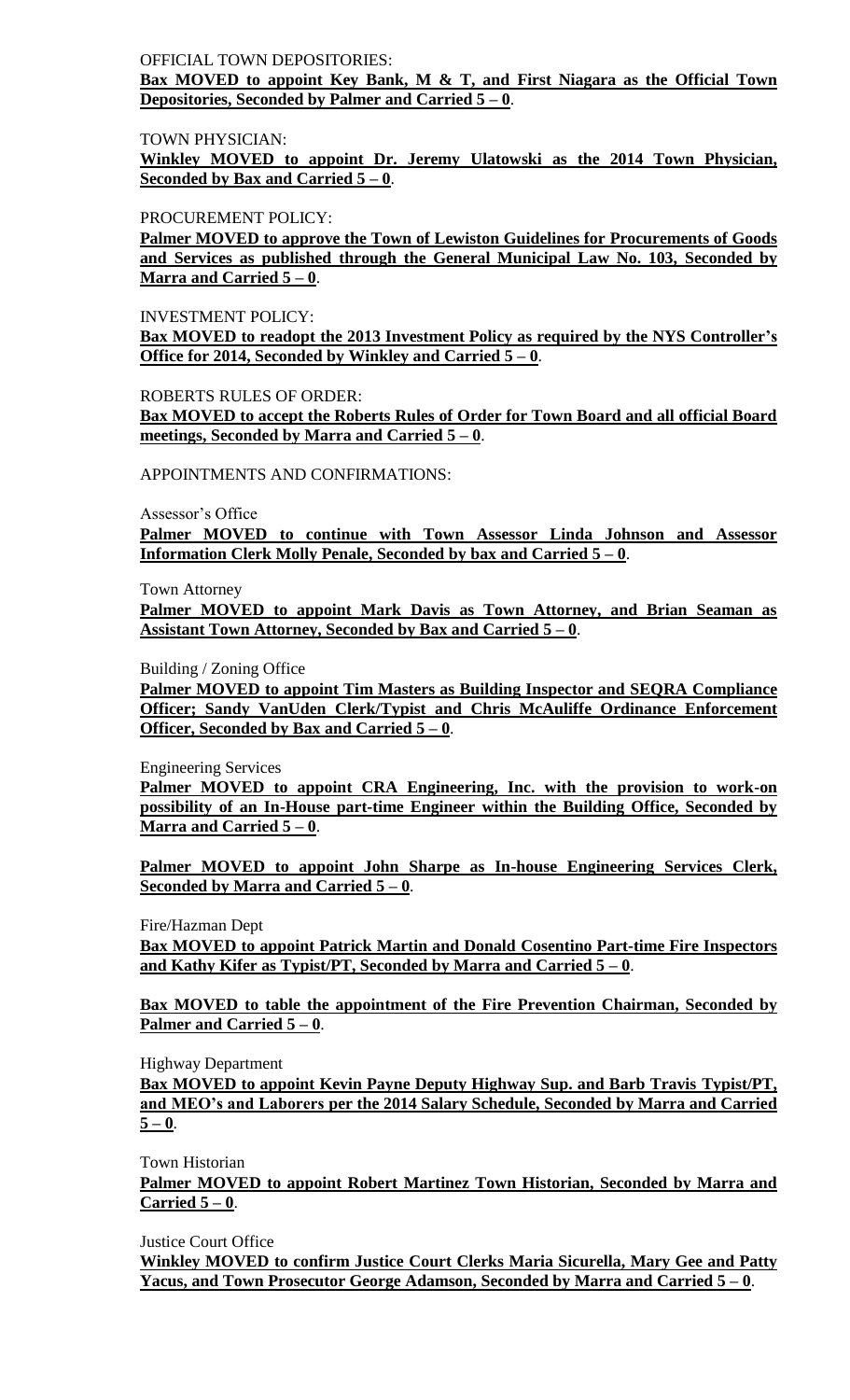Parks

**Marra MOVED to appoint Michael Dashineau Superintendent of Parks, Seconded by Winkley and Carried 5 – 0**.

Police

**Palmer MOVED to appoint Christopher Salada – Police Chief; Lisa Rizzo – Typist, and Sergeant, Officers and Constables per 2014 Salary Schedule, Seconded by Marra and Carried 5 – 0**.

Receiver of Taxes

**Bax MOVED to confirm Darlene Norwich and Rosalie Kilmer as Deputy Receivers of Taxes and Assessments, Seconded by Marra and Carried 5 – 0**.

Recreation

**Marra MOVED to appoint Michael Dashineau Recreation Director and Cheryl Nowocien Typist P/T, Seconded by Bax and Carried 5 – 0**.

Registrar, Records Access Officer, RMO & Recycling Officer

**Palmer MOVED to appoint Donna Garfinkel Registrar, Records Access Officer, RMO & Recylcing Officer, Seconded by Marra and Carried 5 – 0**.

Senior Services

**Bax MOVED to appoint Janette Collesano Senior Services Director, Seconded by Palmer and Carried 5 – 0**

**Bax MOVED Catherine Burnett and Carol Jacobs as Service Aides P/T; Gerald Burnett, Arthur Fitzpatrick and Don Butkuss Van Drivers P/T; Don Clark Laborer and Susan Letourneau Sr. Citizens Leader P/T, Seconded by Marra and Carried 5 – 0**.

Supervisor's Office

**Brochey MOVED to confirm Katelyn Allan Jr. Accountant, Seconded by Palmer and Carried 5 – 0**.

**Brochey MOVED to confirm Paul Kloosterman, CPA as Budget Officer contingent on further discussion, till the end of month, Barbara Cich be Confidential Secretary/Sr. Typist and Risk Manager and Sean Edwards Deputy Supervisor, Brown & Company Town Auditor, and Bernie Rotella Town Grant Writer, Seconded by Marra and Carried**   $5 - 0$ .

Town Clerk's Office

**Bax MOVED to confirm Carole Schroeder, First Deputy Town Clerk & Deputy Registrar; Barbara Joseph, Deputy Town Clerk; David Sherriff, Dog Control Officer and Jennifer Rossman Laborer & Deputy Dog Control Officer, Seconded by Marra and Carried 5 – 0**.

Water Personnel

**Palmer MOVED to appoint Supervisor Brochey Water Administrator and Water Dept. employees pursuant to 2014 Salary Schedule, Seconded by Bax and Carried 5 – 0**.

**WPCC** 

**Palmer MOVED to appoint Jeff Ritter Chief Operator and WPCC employees SSI, Outside Sewer SS2 & SS3 employees pursuant to 2014 Salary Schedule, Seconded by Bax and Carried 5 – 0**.

INTERNAL CLAIMS AUDITOR

**Marra MOVED to appoint Michael Johnson Internal Claims Auditor pursuant to 2014 Budget, Seconded by Bax and Carried 5 – 0***.*

APPOINTMENTS

Board Liaisons

**Palmer MOVED the following Town Board Liaisons: Building Inspector – Marra; Cable Commission – Palmer; CWM Siting Advisory Committee – Bax; Engineer – Bax; Environmental Commission – Bax; Fire Bureau – Winkley; Haz-Mat – Winkley; Highway/Drainage – Bax; Historic Preservation – Brochey; Lewiston Council on the Arts**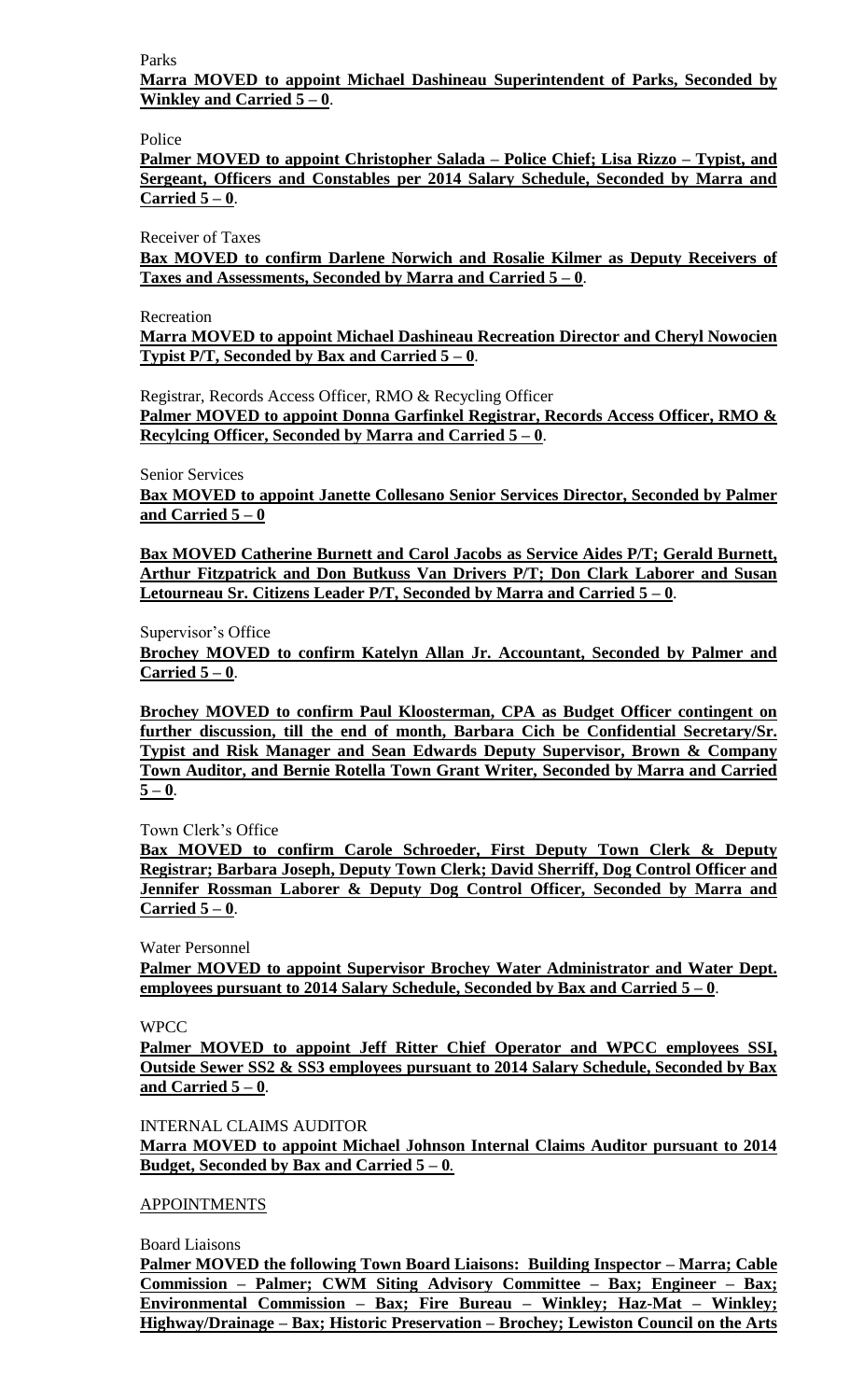**– Marra; Library – Marra; Lighting Advisory Board – Palmer; Lower Niagara River Region Chamber - Marra; Modern CAC – Bax; Parks & Recreation Advisory Committee – Marra; Personnel Committee – Palmer; Police Commission – Marra; Planning Board – Palmer; Recreation – Marra; Risk Manager – Palmer; Sanborn Business Professional Assoc. – Marra; Senior Citizens – Marra; Signage Committee – Winkley; Tower / Wind Energy Research Committee – Bax; Water –Brochey; WPCC – Bax; Zoning Board of Appeals – Bax, Seconded by Marra and Carried 5 – 0**.

Stormwater Management Officer

**Palmer MOVED to appoint Glenn Caverly Stormwater Management Officer, Seconded by Marra and Carried 5 – 0**.

Minority Business Officer

**Bax MOVED to appoint Donna Garfinkel Minority Business Officer, Seconded by Marra and Carried 5 – 0**.

Women's Business Officer

**Bax MOVED to appoint Donna Garfinkel Women's Business Officer, Seconded by Marra and Carried**  $5 - 0$ **.** 

Electrical Inspectors

**Palmer MOVED to appoint Atlantic Inland, Inc. Town Electrical Inspectors, Seconded**  by Bax and Carried  $5 - 0$ .

Records Appeals Officer – FOIL **Bax MOVED to appoint Mark Davis Records Appeals Officer – FOIL, Seconded by Marra and Carried 5 – 0**.

Town / Village Police Liaison

**Winkley MOVED to appoint Supervisor Brochey, Village of Lewiston Mayor Collesano and Councilman Palmer as Town/Village Police Liaisons, Seconded by Bax and Carried 5 – 0**.

Bingo Inspector **Palmer MOVED to appoint David Sherriff Bingo Inspector, Seconded by Marra and Carried 5 – 0**.

APPOINTMENTS - BOARDS COMMISSIONS & COMMITTEES

Cable Commission: **Winkley MOVED to appoint the following: James Abbondanza, Edward DeVantier (Chairman), Anthony DiPasquale (Vice-Chairman), Karl Frankovitch, Vincent Laurendi and John Sharpe. Term to expire 12/2014, Seconded by Bax and Carried**  $5 - 0$ **.** 

CWM Siting Board CAC: **Palmer MOVED to appoint the following: Gary Catlin, Ronald Craft, Robert DiFrancesco (Chairman), Mark Gallo and James Mandell. Term to expire 12/2014, Seconded by Marra and Carried 5 – 0**.

Environmental Commission: **Palmer MOVED to appoint the following: Domonic Balassone and Zachary Collister. Terms to expire 12/2016, and appoint Jerald Wolfgang (Chairman) and James Allan (Vice-Chairman), Seconded by Bax and Carried 5 – 0**.

**Marra MOVED to appoint Carole Schroeder Clerk to the Environmental Commission, Seconded by Bax and Carried 5 – 0**.

Board of Ethics: **Palmer MOVED to appoint the following: Susan Casper, Suzanne DiFlorio-Olds (Chairman), Robert DiFrancesco, Earl Zortman, Edward Ceccato. Term to expire 12/2014 and Attorney Seaman as Ex-Officio, Seconded by Marra and Carried 5 – 0**.

Historic Preservation: **Palmer MOVED to appoint the following: Zachary Collister. Term to expire 12/2017 and Martinez as Ex-Officio, Seconded by Bax and Carried 5 – 0**.

Palmer MOVED to table the appointment of the vacancies in the Historic Preservation **Commission, Seconded by Bax and Carried 5 – 0**.